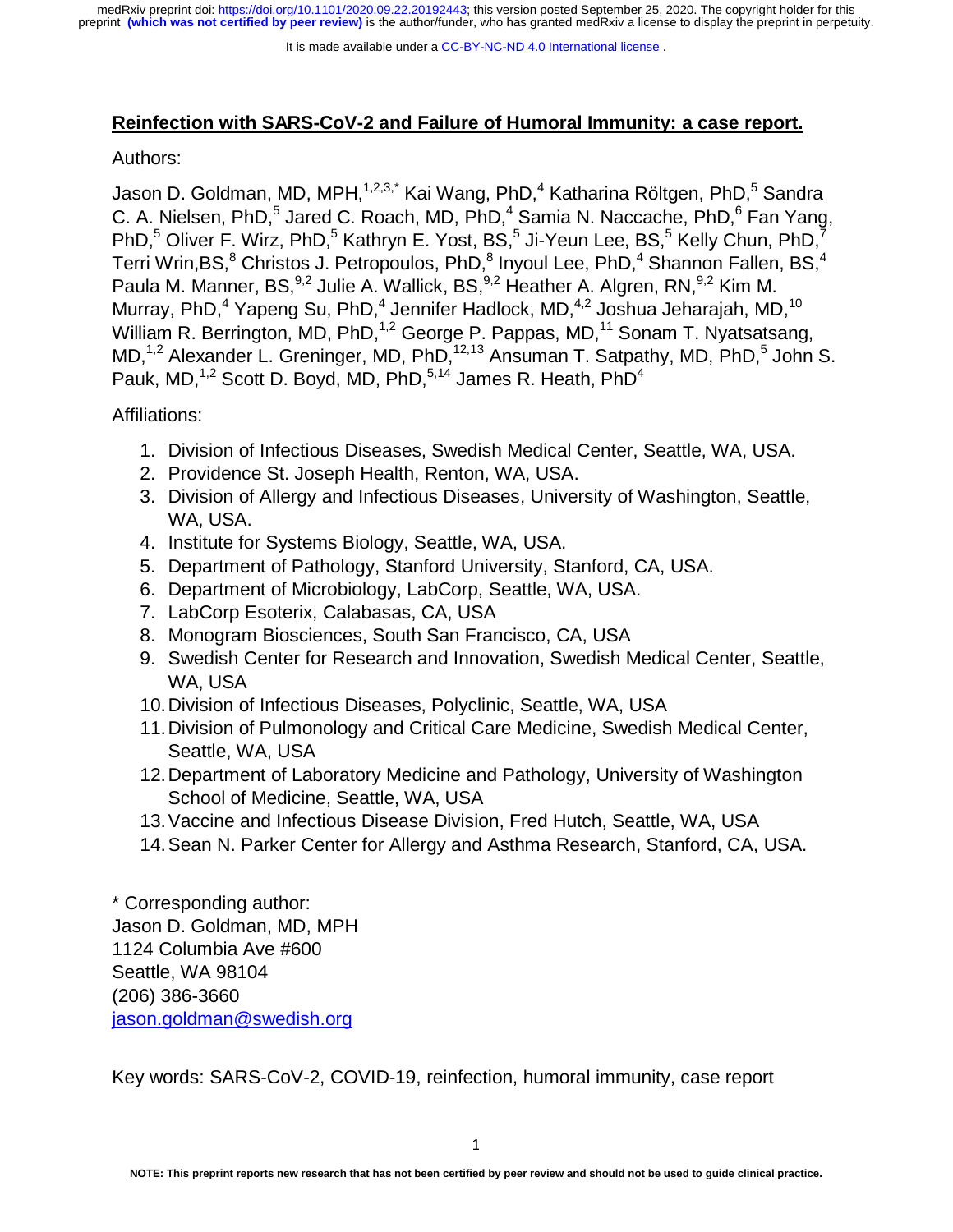It is made available under a CC-BY-NC-ND 4.0 International license.

## **Abstract:**

 $\frac{1}{3}$ Recovery from COVID-19 is associated with production of anti-SARS-CoV-2 antibodies, but it is uncertain whether these confer immunity. We describe viral RNA shedding duration in hospitalized patients and identify patients with recurrent shedding. We sequenced viruses from two distinct episodes of symptomatic COVID-19 separated by 140 days in a single patient, to conclusively describe reinfection with a new strain harboring the spike variant D614G. With antibody and B cell analytics, we show correlates of adaptive immunity, including a differential response to D614G. Finally, we discuss implications for vaccine programs and begin to define benchmarks for protection against reinfection from SARS-CoV-2.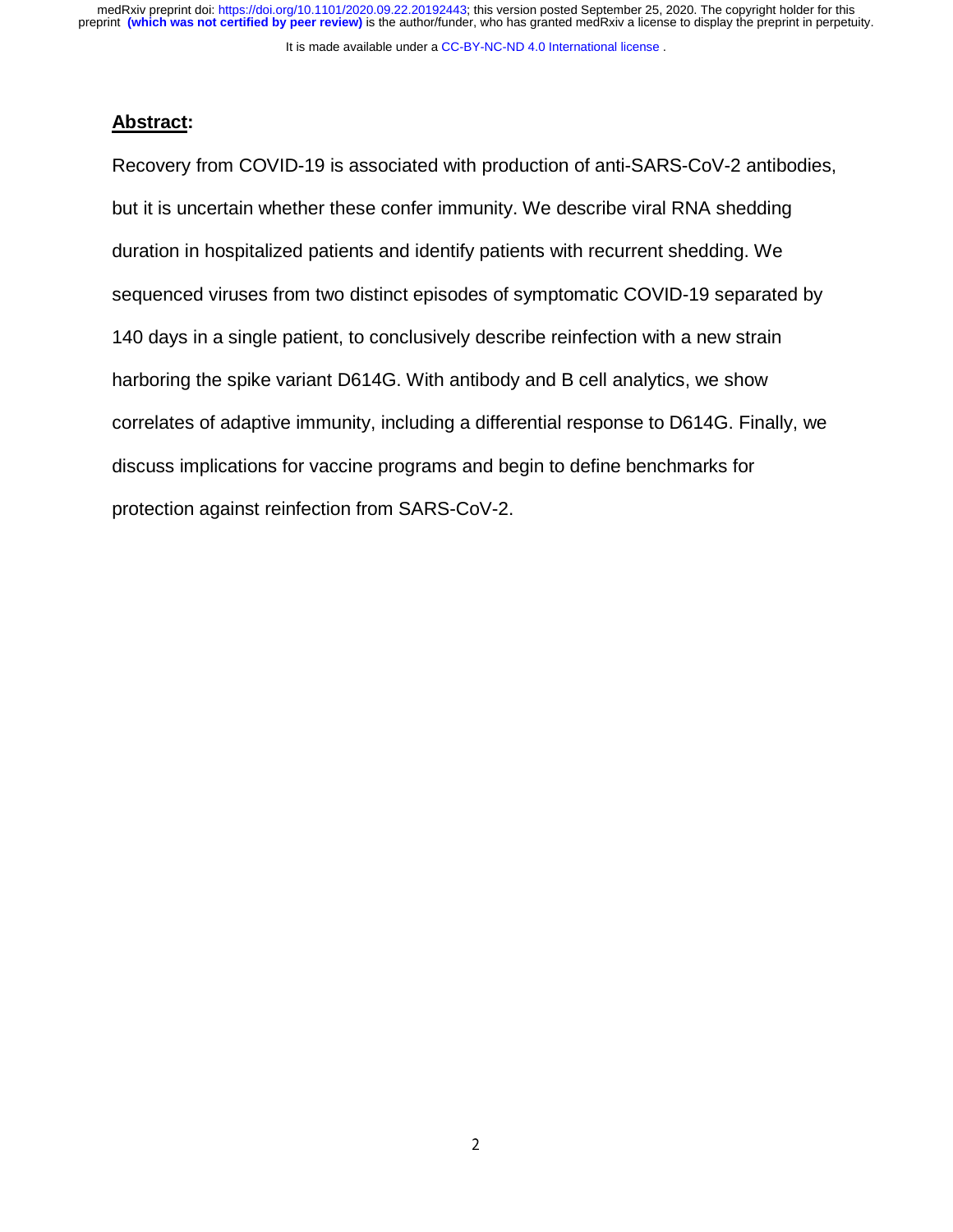It is made available under a CC-BY-NC-ND 4.0 International license.

### **Introduction:**

 $\overline{1}$ The risk of reinfection with SARS-CoV-2 after primary infection has not been consistently demonstrated.<sup>1</sup> Multiple reports document prolonged viral RNA shedding,<sup>2</sup> though virus is not likely to be transmissible after 10 days,  $3, 4$  or possibly up to 20 days in immunocompromised patients.<sup>5</sup> These data suggest prolonged shedding of viral remnants, as opposed to ongoing shedding of replication-competent virus. A large case series from the Korean CDC $^6$  found lack of transmission events from symptomatic patients repeatedly positive for SARS-CoV-2 after negative testing. Most case reports do not distinguish between prolonged shedding and reinfection.<sup>7-9</sup> Without viral sequencing analysis, we cannot exclude the possibility that prolonged shedding in some patients may actually be reinfection. Notably, reports from Hong Kong and Nevada describe reinfection 5 and 2 months after primary infection, respectively.<sup>10, 11</sup>

After SARS-CoV-2 infection, most persons develop anti-SARS-CoV-2 antibody responses characterized by rising IgG, IgM and IgA to viral spike, receptor binding domain (RBD) or nucleocapsid (N) antigens.<sup>12</sup> By 4 weeks after symptoms onset, IgM and IgA decline substantially, as does IgG in patients with mild or asymptomatic infections, while IgG persists at higher levels after severe COVID-19 illness.<sup>13</sup> Evidence suggests that SARS-CoV-2-specific antibodies can be protective, as indicated by the lack of infection in those with pre-existing neutralizing antibodies (nAbs) in a recent high attack rate outbreak aboard a fishing vessel.<sup>14</sup> Convalescent plasma programs are based on the assumption that humoral immunity will aid in the response to SARS-CoV- $2<sup>15</sup>$  as are vaccine programs aiming to provide durable herd immunity.<sup>16</sup> However, correlates of immunity from reinfection have not been established due to the few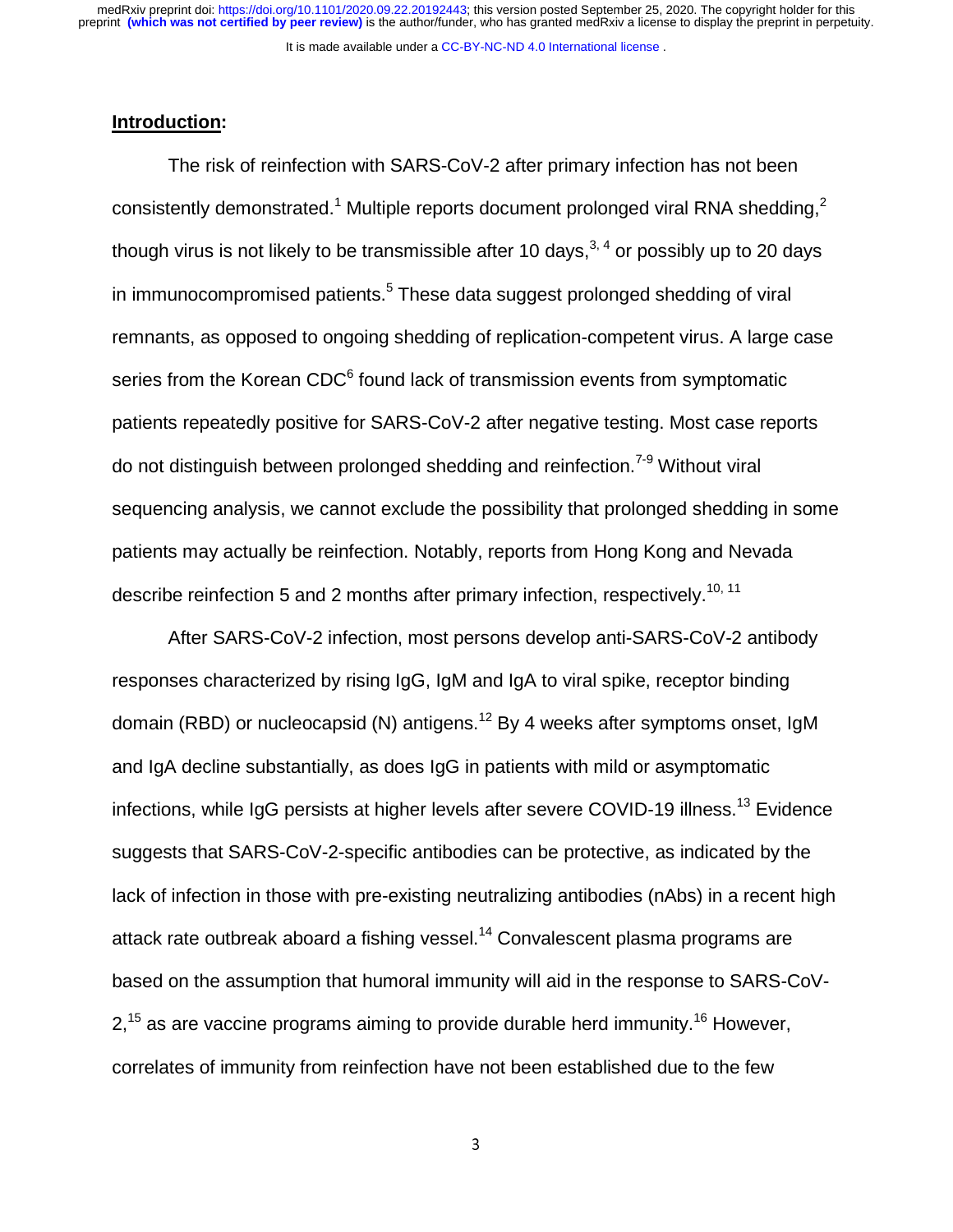It is made available under a [CC-BY-NC-ND 4.0 International license](http://creativecommons.org/licenses/by-nc-nd/4.0/) .

י<br>|<br>| documented reinfections, and the limited immunological studies in the reports of reinfection.<sup>10, 11</sup> Here, we use whole viral genome sequencing to define a new reinfection case. We then present antibody and B cell analyses to evaluate the patient's lack of immunity against a new SARS-CoV-2 strain.

### **Results:**

### Population sampling:

Between March  $1<sup>st</sup>$  and August  $12<sup>th</sup>$ , 2020, 11,622 patients were tested for SARS-CoV-2 by rt-PCR (**Figure S1**). Of these, 643 patients had at least one positive test (5.5% positivity) and 176 patients had at least two positive samples. Time from first positive to last positive was determined as the shedding duration (**Figure 1A**). The median (interquartile range) shedding duration was 12.1 (6.4, 24.7) days, with a positively skewed distribution (kurtosis = 10.7). Shedding was <59 days in 95% of patients, and was >75 days in only two patients. Re-positivity was observed in 43 patients (**Figure 1B**) with patterns suggesting: 1) inadequate sampling technique, 2) assay limitations with the Ct result hovering at the limit of detection, 3) prolonged shedding, potentially combined with either of the former, or 4) reinfection. The patient with the longest duration between negative rt-PCR and re-positive was enrolled in an observational study to distinguish between these possibilities.

#### Case Study:

InCoV139 is a sexagenarian (age between 60 – 69), who resides in a skilled nursing facility (SNF) and has a history of severe emphysema (FEV1 34% predicted) on home oxygen, and hypertension. When hospitalized in early March for severe COVID-

 $\overline{4}$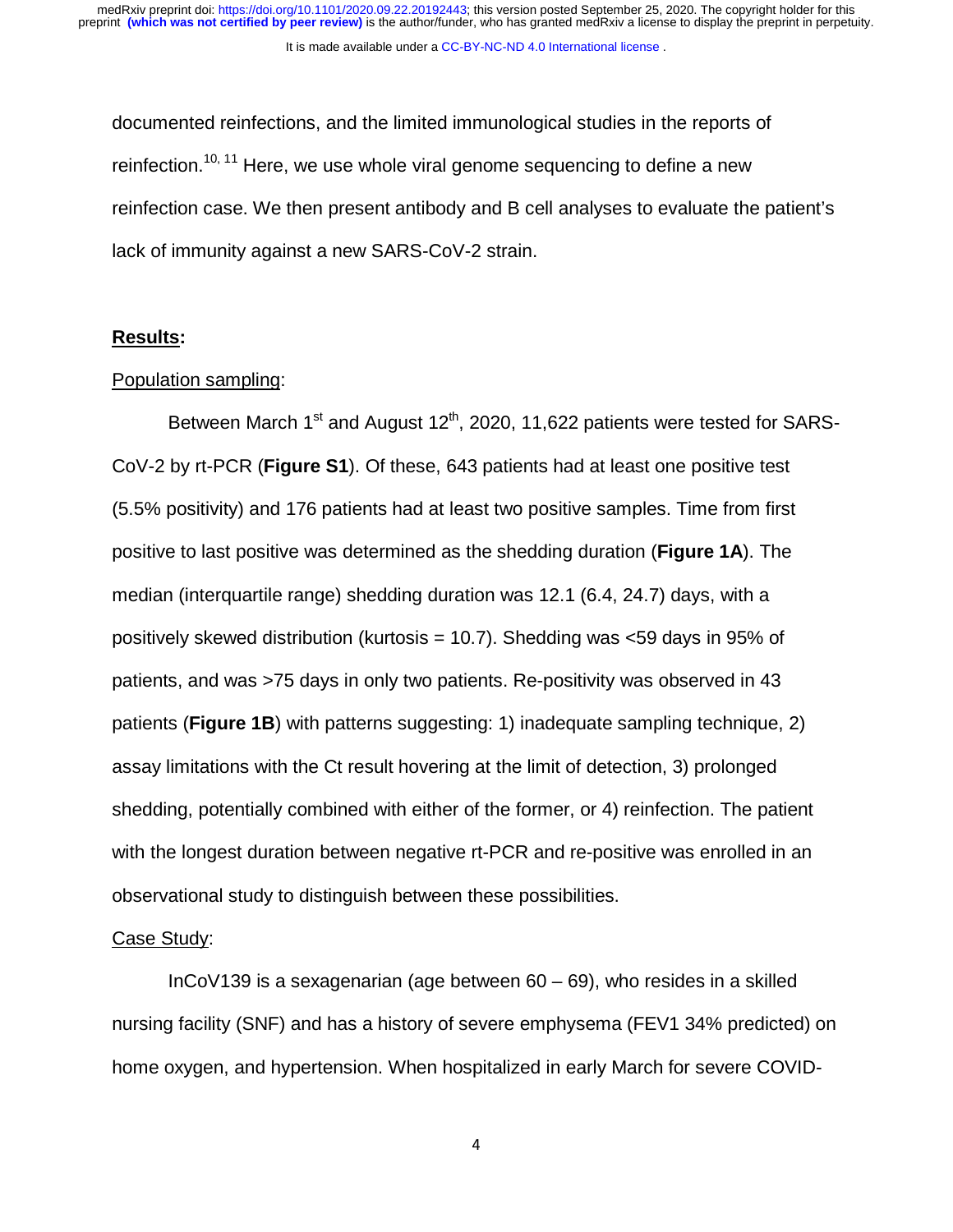It is made available under a [CC-BY-NC-ND 4.0 International license](http://creativecommons.org/licenses/by-nc-nd/4.0/) .

.<br>|<br>| 19 pneumonia, symptoms included fever, chills, productive cough, dyspnea and chest pain. The patient reported exposure to a SNF employee recently returned from the Philippines with respiratory infection. Auscultation revealed diffuse wheezing and dullness at the left base and chest X-ray showed hyperinflation and bibasilar infiltrates. Unstable atrial fibrillation ensued and was treated with cardioversion and anticoagulation. The patient received treatment with supportive care consisting of supplemental oxygen, steroids and multimodal inhaled therapies for chronic obstructive pulmonary disease. The patient returned to the SNF after testing negative on days 39 and 41 of hospitalization.

InCoV139 remained isolated from family and visitors, interacting only with SNF residents and staff. After moving to a different facility, the patient described exposure to residents at the new facility who were coughing. On day 140 after the first positive SARS-CoV-2 PCR, the patient returned to the ER with dyspnea, reporting 2 weeks of dry cough and weakness. SARS-CoV-2 PCR was repeatedly positive on days 1 and 6 of re-hospitalization (day 14 and day 19 after reinfection date of symptoms onset). Compared to admission in March, the patient was less severely ill in July, by physiologic, laboratory and radiographic parameters, with higher Ct values (**Table 1, Figure S2**). Status returned to baseline after treatment with remdesivir and dexamethasone.

### Viral Sequencing and Phylogenetic Analysis:

Comparison of InCoV139 sequences from March and July revealed 10 high confidence intra-host single nucleotide variants (iSNVs) of which 5 type the March sequence to clade 19B, and 5 type the July sequence to 20A. The InCoV139-March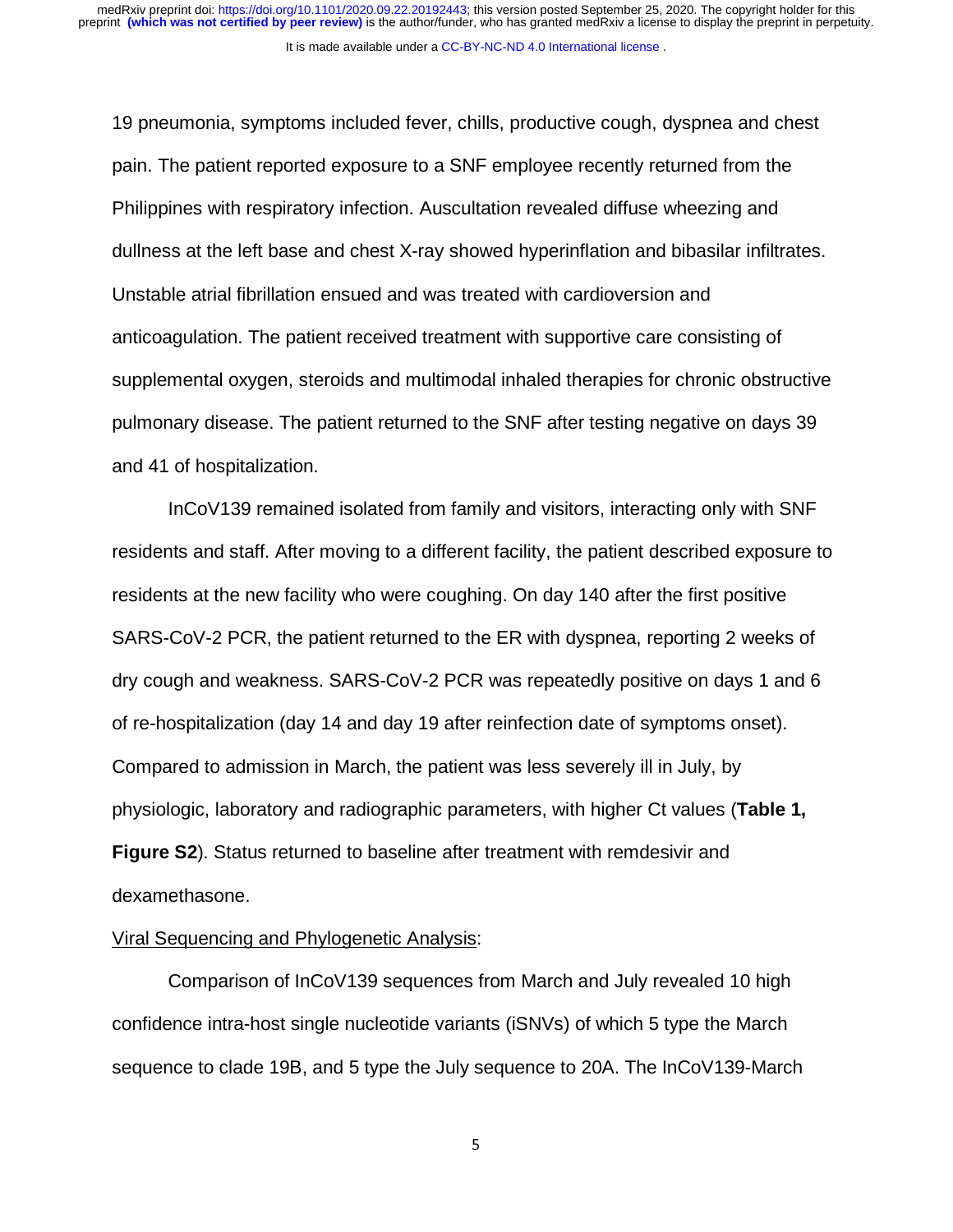It is made available under a [CC-BY-NC-ND 4.0 International license](http://creativecommons.org/licenses/by-nc-nd/4.0/) .

:<br>|<br>| sequence (Genbank: MT252824) shares the canonical mutations (C8782T and T28144C) which define clade 19B and distinguish it from the original clade 19A, Wuhan-Hu-1 reference strain (Genbank: NC\_045512.2). InCoV139-March additionally shares C18060T with the first US case WA1 (Genbank: MN985325), which was circulating in Asia and introduced via a traveler returning from Wuhan, China to the Puget Sound area north of Seattle in mid-January.<sup>17</sup> InCoV139-March diverges from WA1 by 2 other mutations suggesting evolution via community spread in the ensuing 7 weeks from diagnosis of WA1 to diagnosis of InCoV139-March. Conspicuously, the July sequence (InCoV139-July) harbors none of the canonical mutations defining clade 19B and instead shares the canonical mutations defining clade 20A (C3037T, C14408T and A23403G), 1 canonical mutation of clade 20C (G25563T), as well as 1 other 20A mutation. Importantly, present in InCoV139-July (but not in InCoV139-March) is the A23403G mutation, which confers the D614G amino acid change in spike protein, and defines the SARS-CoV-2 strain with greater replicative fitness, introduced separately to the US East Coast via Europe.18 As indicated in the phylogeny (**Figure 2**), the iSNVs (**Table S1**) clearly define 2 genetically distinct viruses which evolved separately from a common ancestor in early divergent events.

#### Anti-SARS-CoV-2 Antibody Response:

Plasma samples from InCoV139 in July were measured for anti-SARS-CoV-2 antibodies (**Figure 3**). IgG antibodies against RBD, spike and nucleocapsid were detected, with low optical density compared to positive control,<sup>13</sup> and showed a decreasing trend from day 14 to 42 after reinfection symptoms onset. IgM was weakly positive to spike, but undetectable to RBD and nucleocapsid. IgA specific for spike and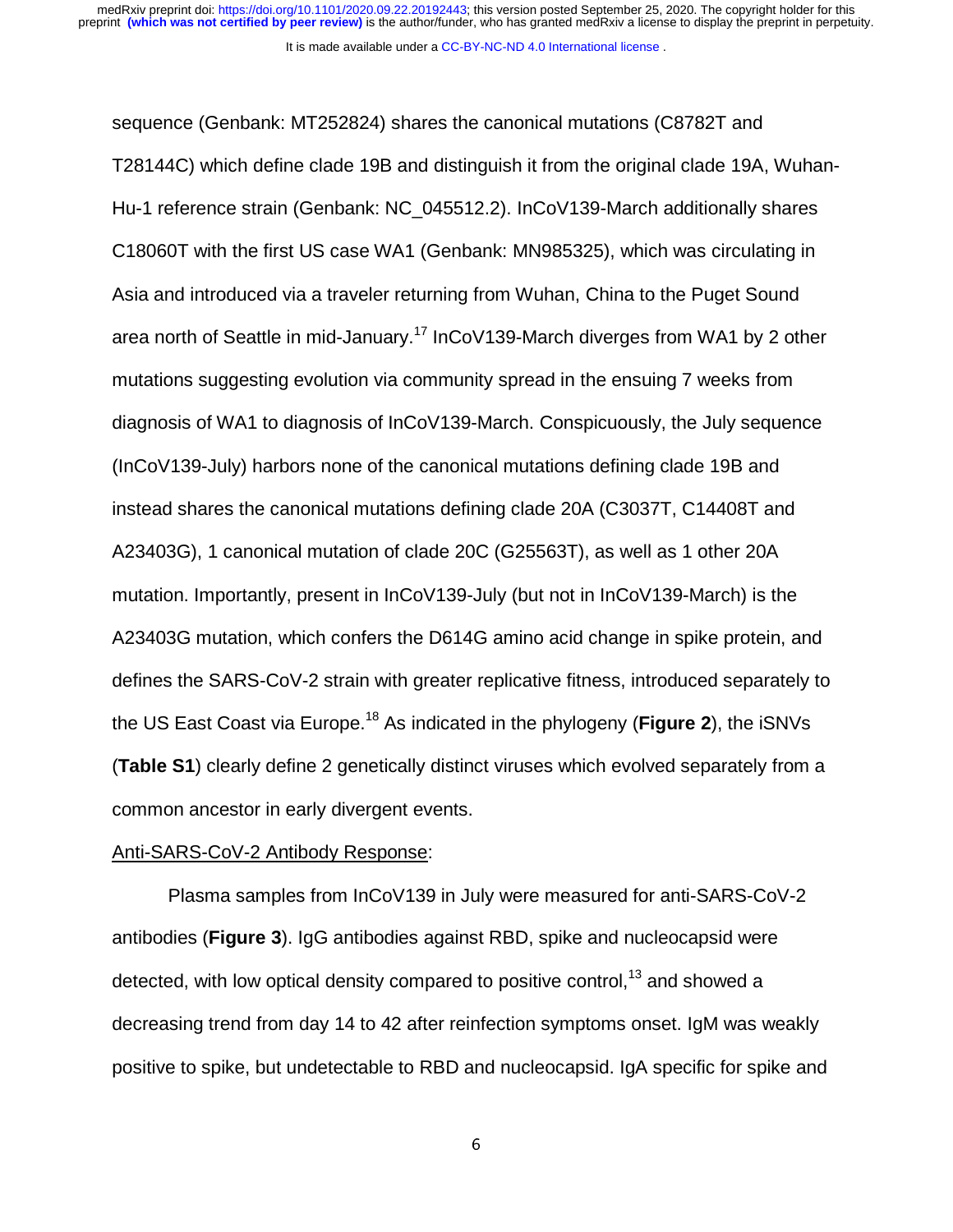।<br>ਹ nucleocapsid, but not RBD, was detected at low levels on day 14 to 21. Anti-spike and anti-RBD IgA showed a surprising increase by day 42, confirmed in replicate and titration experiments (**Figure S3**). IgG subclass analysis revealed that the patient's RBD-specific IgG response consisted of low levels of IgG3, without detectable IgG1, despite having both IgG1 and IgG3 specific for spike and nucleocapsid proteins with decreasing trend (**Figure S4**). Antibodies blocking ACE2-RBD binding were undetectable at day 14, suggesting a lack of potentially protective antibodies, and increased by day 42 (**Figure 3**). At day 14 and 42, nAb titers (IC50) were 1:260 and 1:382 against D614 (Wuhan) pseudovirus, and were 1:449 and 1:1168 against a mutated D614G pseudovirus, showing differential increase of nAb to D614G pseudovirus compared to the Wuhan strain (**Figures 3D and S5**).

#### Antibody and B-Cell Receptor Repertoires:

B cells were evaluated in peripheral blood at day 14 and 18 after reinfection by NGS of IGH genes of all isotypes (**Figure 4A**). Healthy human peripheral blood shows a predominance of naïve B cells expressing IgM and IgD without somatic hypermutation, and memory B cells with mutated class-switched antibodies. In contrast, the acute response to primary SARS-CoV-2 infection features large polyclonal expansions of recently class-switched, low somatic hypermutation B cells expressing IgG subclasses and, to a lesser degree, IgA subclasses, $19$  as shown in longitudinal samples from an unrelated patient at day 9 (prior to seroconversion) and day 13 (after seroconversion) after primary infection with SARS-CoV-2. In contrast, clones with low somatic hypermutation did not emerge by day 14 or 18 after reinfection in patient InCoV139 (**Figure 4A**). Parallel analysis by single-B cell immunoglobulin sequencing revealed

 $\overline{7}$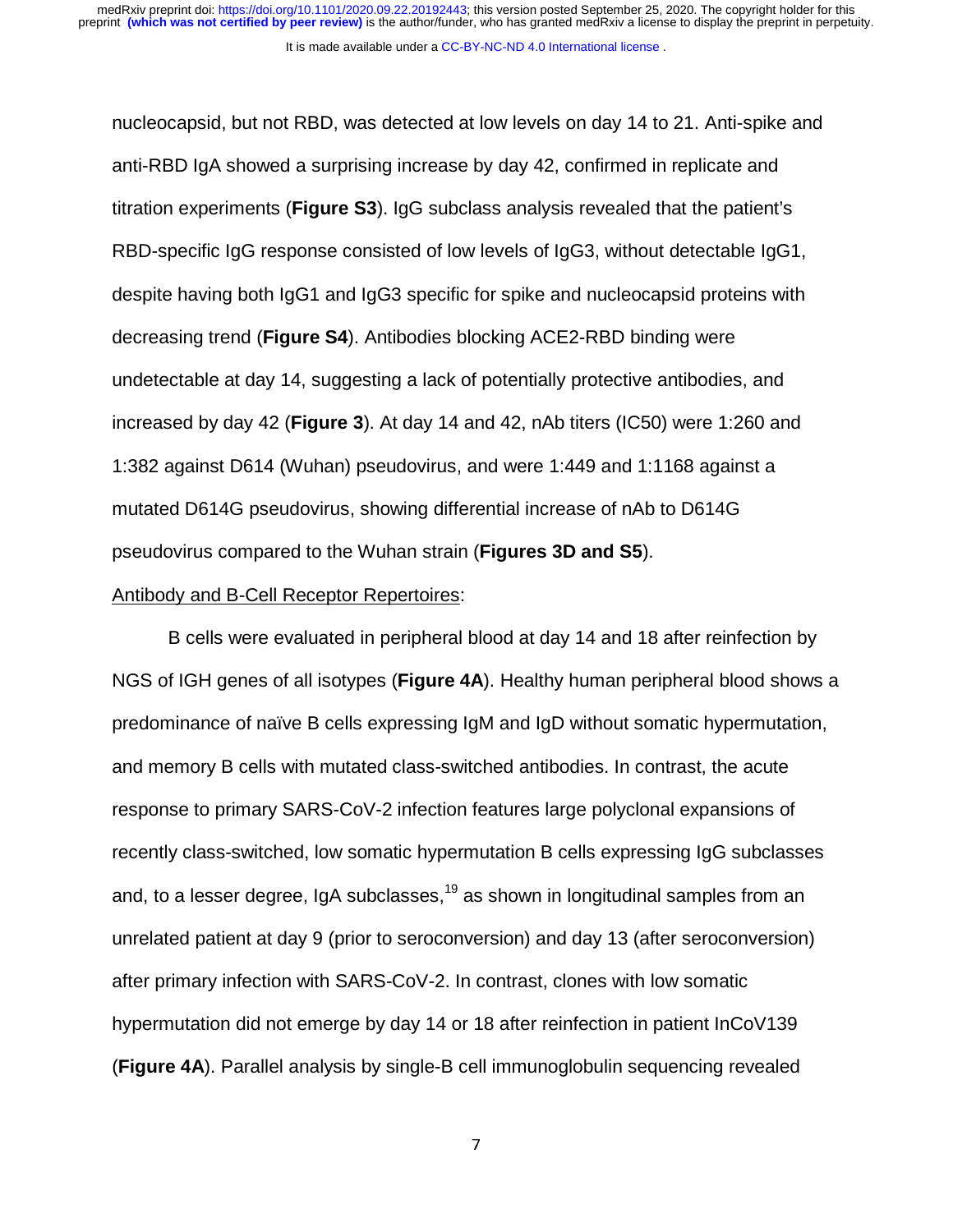It is made available under a CC-BY-NC-ND 4.0 International license.

 $\frac{1}{2}$ elevated frequencies of IgA-expressing B cells, particularly IgA2-expressing cells (**Figure 4B**).

### **Discussion:**

We present a case of SARS-CoV-2 reinfection and perform extensive characterizations of antibody and B cell responses. Our data suggest an initial benchmark to begin understanding the correlates of humoral immunity required to prevent reinfection. Understanding such correlates can aid in planning the re-opening of society as some persons are likely to be at risk for reinfection due to waning antibodymediated immunity. While vaccine development programs are in full swing, protective levels of total anti-spike antibodies or nAbs are still unknown.

Molecular evidence for reinfection in our patient is strong. At initial infection during the early outbreak in Seattle, sequences of community circulating viruses had low diversity, and were derived from a founder virus introduced to the US some 7 weeks earlier.<sup>17</sup> The spike variant D614G from Europe has now taken over as the predominant circulating strain.<sup>18</sup> The time course of  $InCoV139$ 's two infections overlaps with the transition in Seattle to the newer D614G strain,  $20$  supporting reinfection as opposed to intra-host evolution.

The case patient had anti-SARS-CoV-2 IgG antibodies in the first weeks after reinfection, but notably, levels of anti-RBD IgG were relatively low, with no evidence of blocking antibodies to the RBD-ACE2 complex. ACE2 blocking increased only slightly by day 42, likely due to IgA antibodies. In the B cell repertoire, new clones do not emerge by day 18 after reinfection, lending support to immune recognition of prior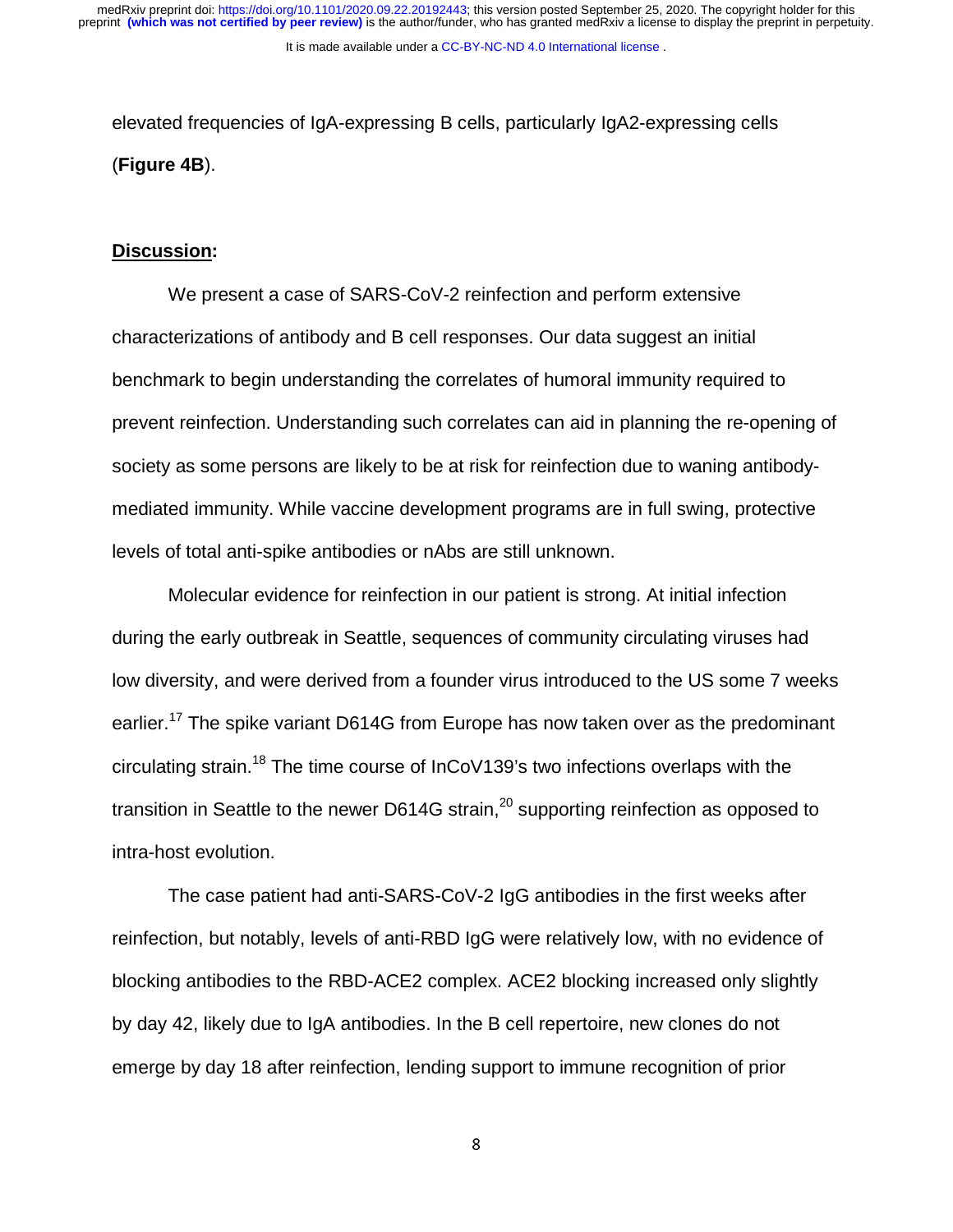$\frac{1}{1}$ infection or suggesting a deficiency in the developing response to the reinfection. While we do not know the nAb titers immediately at the time of reinfection, by day 14 after reinfection, nAb levels were comparable to those observed after boosted vaccination.<sup>21</sup> By day 42 nAb response showed a 1.5-fold increase to Wuhan pseudovirus, and a 2.6 fold increase to D614G pseudovirus. Taken together, these findings suggest that poorly developed or waned antibodies against the D614 virus formed after primary infection in March were not protective against reinfection with the D614G spike variant acquired in July. These results could have important implications for the success of vaccine programs based on the Wuhan strain.

Fortunately for our patient, the reinfection was more mild than was the primary infection, in contrast to the Nevada case.<sup>11</sup> This case report provides an initial in-depth assessment of humoral immune responses during reinfection. Furthermore, the humoral immunity levels provide a starting point which describe a benchmark which is shown not to be protective against reinfection. Larger case series of reinfection patients or follow-up experience after vaccination studies will be needed to more thoroughly evaluate correlates of immune protection against SARS-CoV-2.

#### **Methods:**

#### Patient Population & PCR Testing:

"Re-positivity" was defined as repeat SARS-CoV-2 PCR positive after negative testing in patients with initially PCR-confirmed COVID-19. To understand the duration of shedding and phenotypes of re-positivity, we analyzed a database of all SARS-CoV-2 PCR testing for patients with nasopharyngeal samples sent from the emergency departments or hospitals of Swedish Health System in Seattle, WA. Semi-quantitative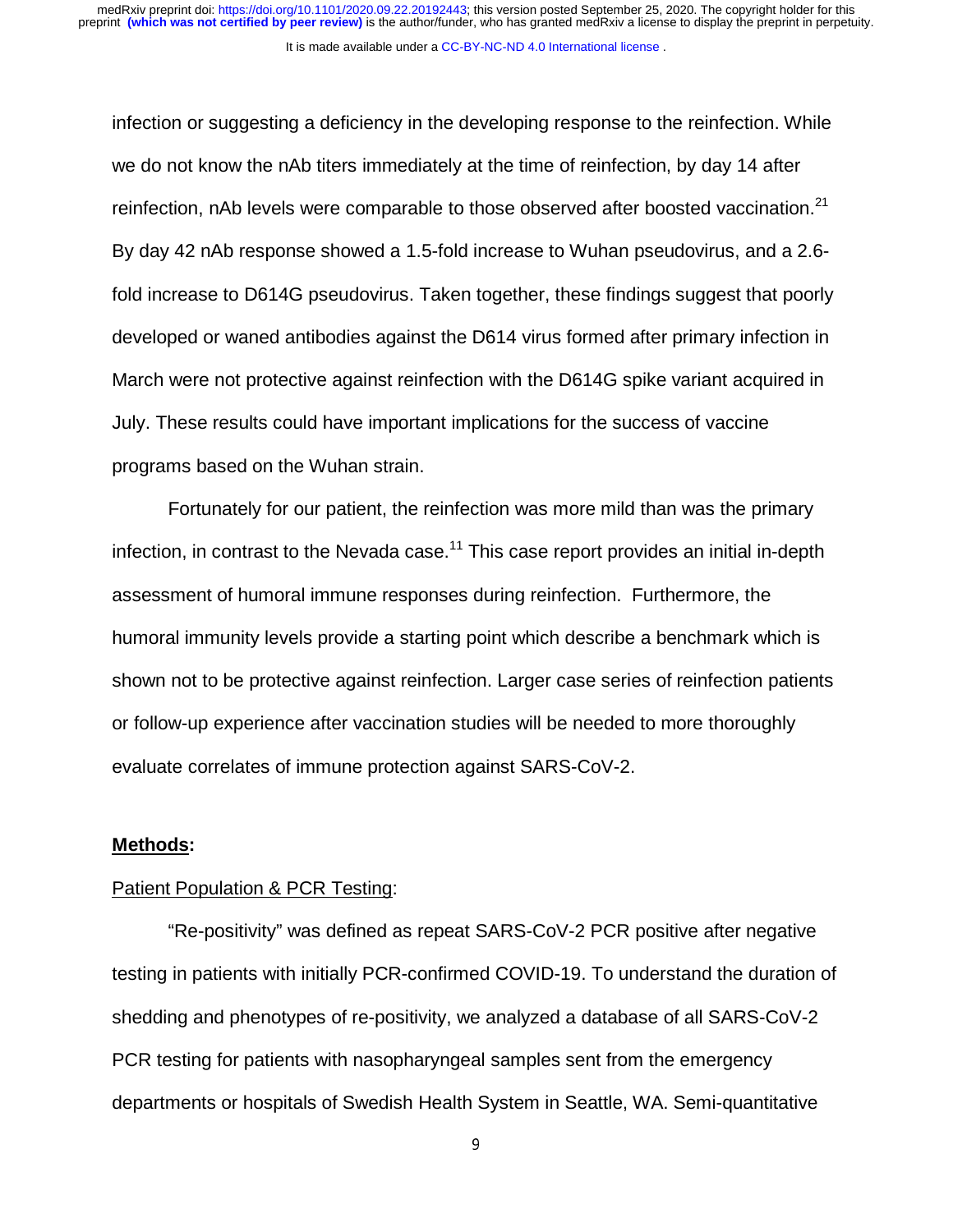It is made available under a [CC-BY-NC-ND 4.0 International license](http://creativecommons.org/licenses/by-nc-nd/4.0/) .

 $\frac{1}{\sqrt{2}}$ real time polymerase chain reaction (rt-PCR) testing reported as cycle thresholds (Ct) were performed on the Xpert® Xpress SARS-CoV-2 test on the GeneXpert Infinity (Cepheid, Sunnyvale, CA). Hospital policies discouraged unnecessary testing, but the decision to test was left to individual providers. Retesting was often requested by congregate living facilities prior to receiving patients following hospitalization. Discontinuation of transmission-based isolation synchronized with the CDC interim guidance.22 Descriptive statistics were performed on population shedding dynamics. Virologic and Immunologic Analyses:

Viral sequencing in March was performed via rapid metagenomic next-generation sequencing (NGS), $^{23}$  and in July was modified from the multiplexed PCR amplicon NGS method using the ARTIC V3 primers.<sup>24</sup> SARS-CoV-2 clade designations and phylogenetic analyses were produced using NextStrain.<sup>25</sup> Serological testing used enzyme-linked immunosorbent assay (ELISA) for anti-spike, anti-RBD, and anti-N IgG, IgM and IgA antibodies, as well as a functional assay for antibodies that block binding of RBD to an ACE2 fusion protein.<sup>13</sup> Functional nAbs were measured with a cell-culture based assay using pseudoviruses containing either the D614 or the G614 epitopes in spike.<sup>21</sup> Immunoglobulin heavy chain (IGH) genes expressed by peripheral blood B cells were sequenced with amplicon libraries produced for each isotype,<sup>19</sup> and paired IGH and light chain sequences were determined with single B cell transcriptome analysis.<sup>19</sup> All assays are described in depth (Supplemental Methods).

### Ethical Approval: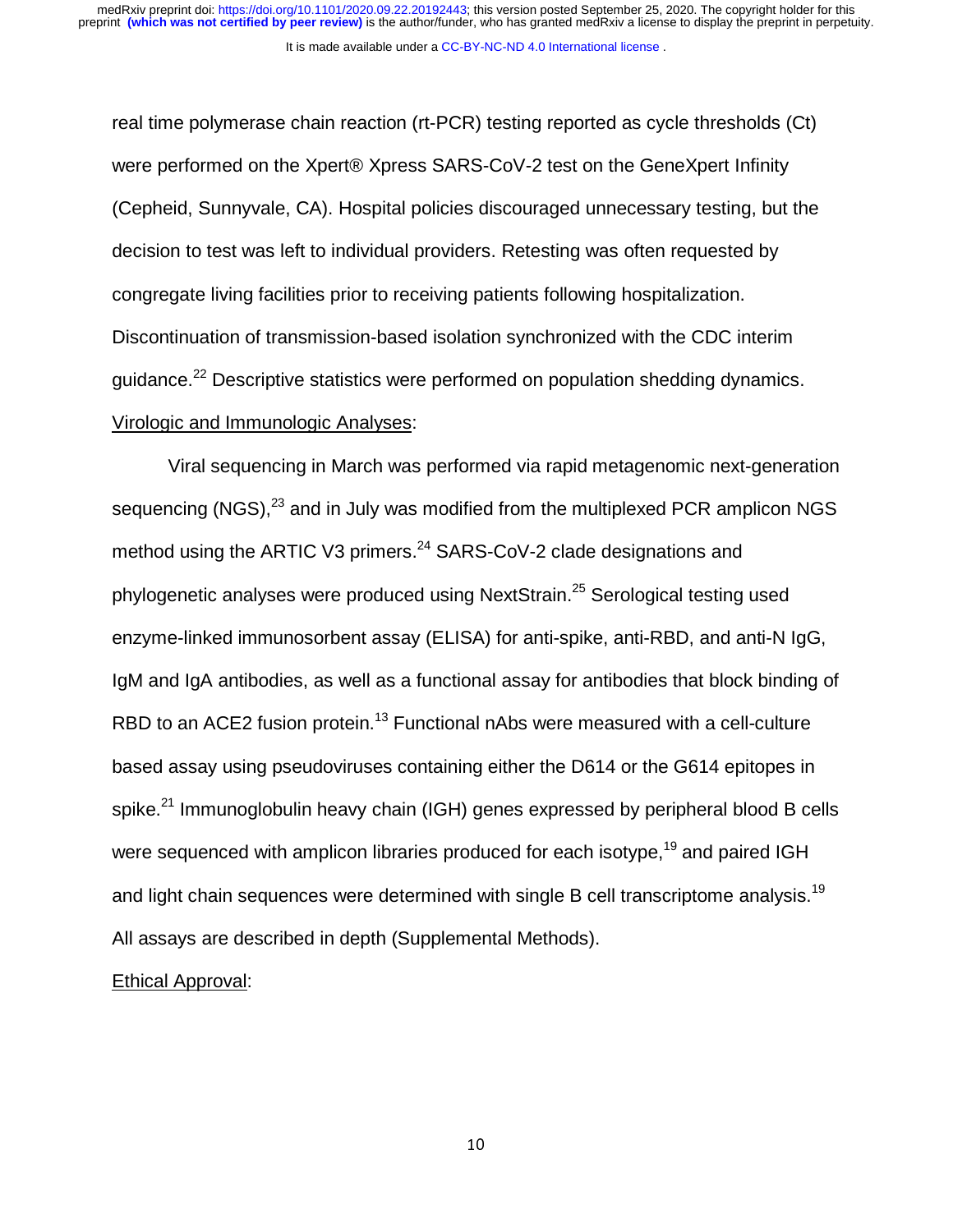It is made available under a [CC-BY-NC-ND 4.0 International license](http://creativecommons.org/licenses/by-nc-nd/4.0/) .

The Providence St. Joseph's Health IRB approved the study

(STUDY2020000175). Informed consent was waived for use of residual samples and

|<br>|<br>|} population clinical data (STUDY2020000143).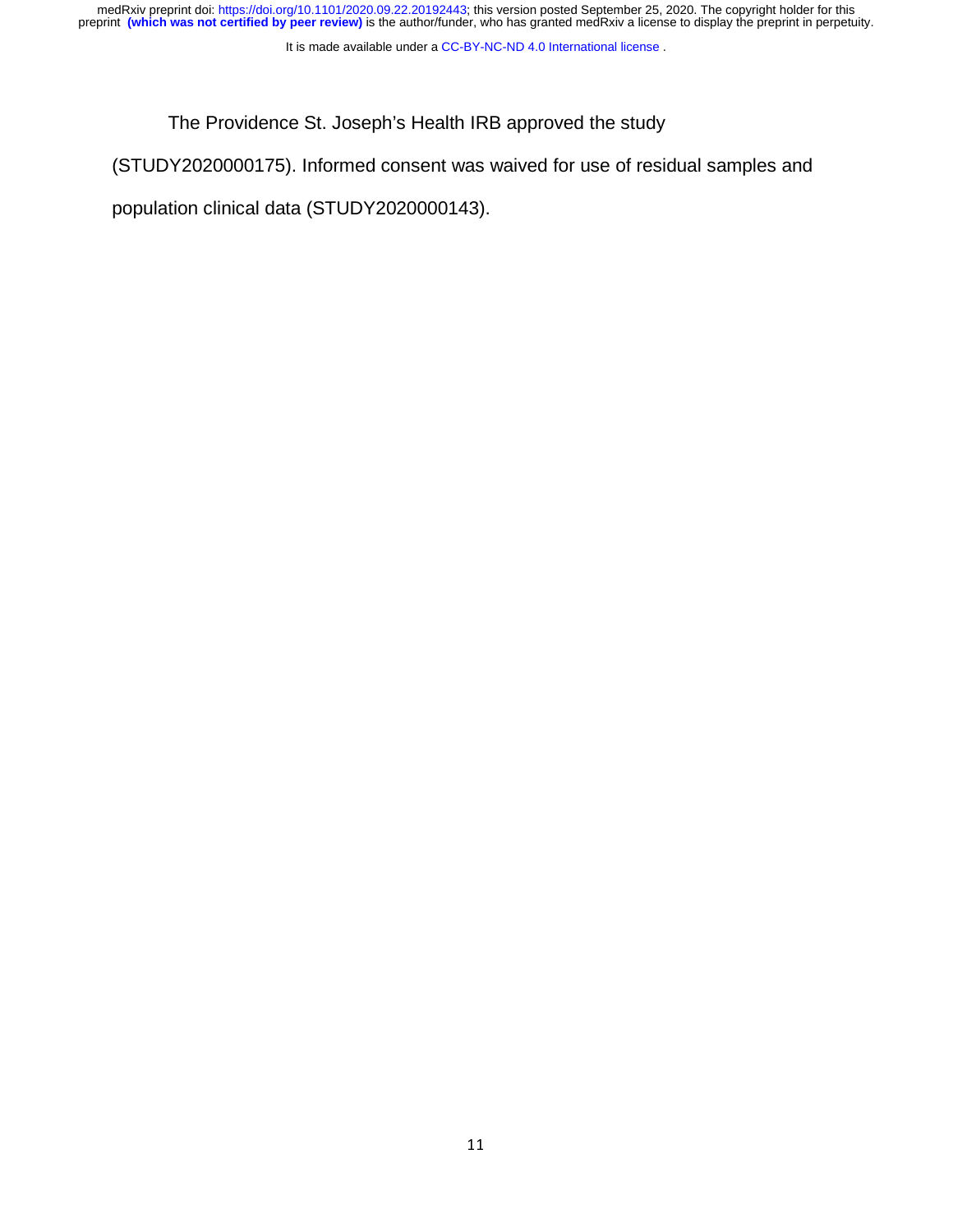It is made available under a CC-BY-NC-ND 4.0 International license.

# **Funding Statement:**

 $\begin{array}{c} \mathsf{I} \end{array}$ This project has been funded with support from the Murdock Charitable Trust (JRH), the Jeff and Liesl Wilke Foundation (JRH), the Swedish Medical Center Foundation (JDG), the Coulter Foundation (SDB), and federal funds from the National Institutes of Health, National Institute of Allergy and Infectious Diseases, 3R01AI141953-02S1 (JRH), and from the Department of Health and Human Services; Office of the Assistant Secretary for Preparedness and Response; Biomedical Advanced Research and Development Authority, under Contract No. HHSO100201600031C, administered by Merck & Co (JRH, JDG).

# **Competing Interest Statement:**

JDG and JRH received U.S. federal funding from Department of Health and Human Services; Office of the Assistant Secretary for Preparedness and Response; Biomedical Advanced Research and Development Authority, under Contract No. HHSO100201600031C, which is administered by Merck & Co. JDG performed contracted research with Gilead Sciences, Inc. ATS is a scientific founder of Immunai and receives research funding from Arsenal Biosciences. All other authors report no competing interests. The sponsor had no role in any stage of the study, including manuscript preparation, but reviewed the manuscript prior to submission.

# **Author Contributions:**

Study Concept: JDG, SDB and JRH; Resources/funding: JDG, SDB and JRH; Clinical care: JDG, JJ, GPP; Methods: JDG, KW, JCR, KC, CJP, ALG, SDB and JRH; Performed experiments or collected data: JDG, KW, KR, SCAN, JCR, SNN, FY, OFW, KEY, JYL, TW, CJP, IL, SF, YS, JH, KMM, PMM, JAW, HAA, ALG, ATS; Figures / data analysis: JDG, KW, JCR, KC, CJP, KR, SCAN, SDB; Interpreted analyses: JDG, KW, JCR, SNN, ALG, KC, CJP, KR, SCAN, SDB, JRH; Administrative support: JAW, HAA, KMM; Literature search: JDG, JJ, WRB, STN, JSP; Wrote the first draft: JDG; Revised the manuscript and approved the final version: all authors.

# **Data Availability Statement:**

The full data is available upon request. Code used to generate analyses is available upon request. Viral sequences will be deposited into GenBank prior to publication.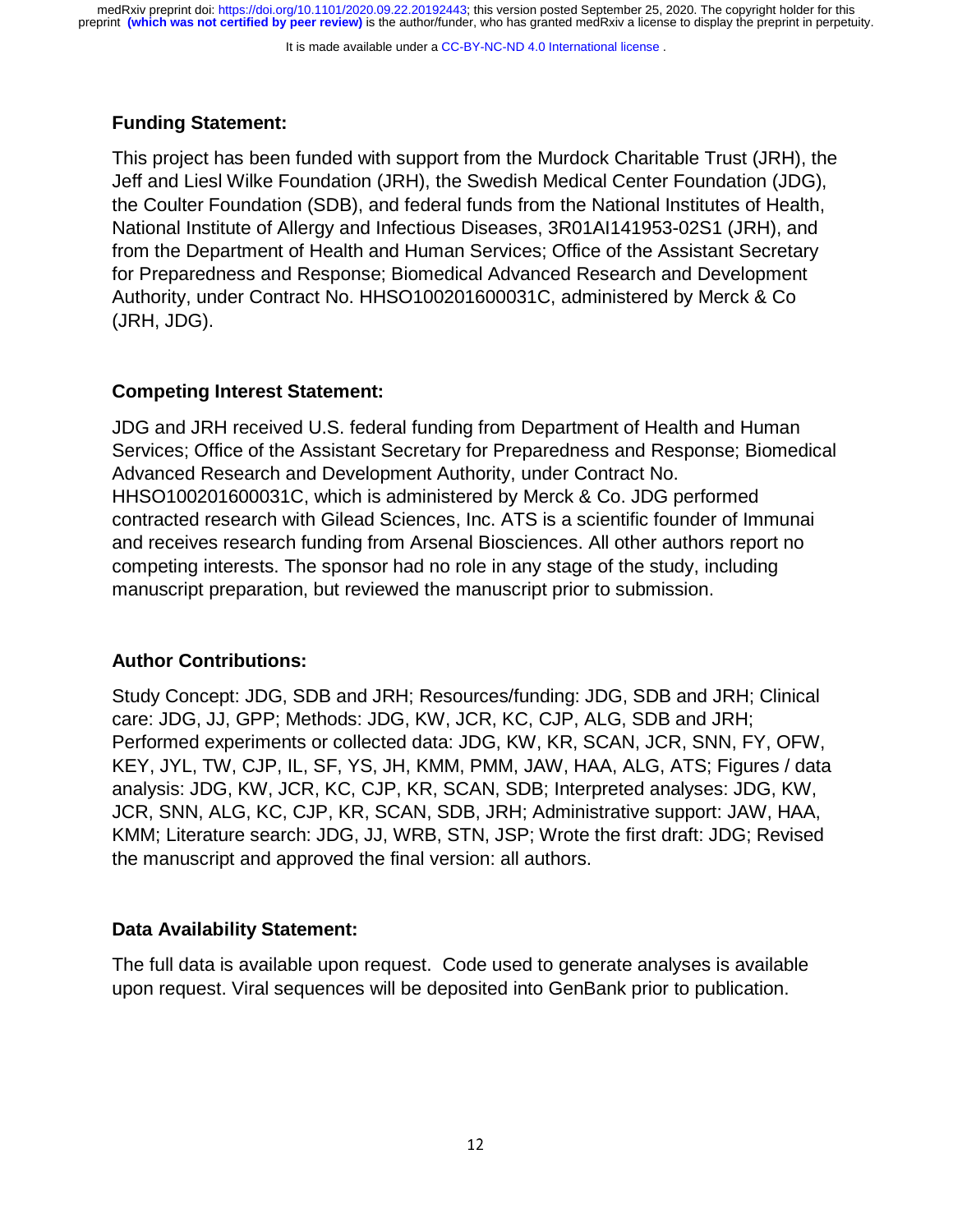It is made available under a CC-BY-NC-ND 4.0 International license.

# **Table 1: Clinical Parameters at Peak Illness for COVID-19 Episodes.**

| Table 1: Clinical Parameters at Peak Illness for COVID-19 Episodes. |                                       |                                |
|---------------------------------------------------------------------|---------------------------------------|--------------------------------|
| <b>Parameter:</b>                                                   | <b>Primary Infection</b><br>(March) * | <b>Reinfection</b><br>(July) * |
| Vital Signs:                                                        |                                       |                                |
| Temperature (°C)                                                    | 38.4                                  | 37.0                           |
| Heart Rate (/minute)                                                | 101                                   | 86                             |
| Blood pressure (mmHg)                                               | 156/96                                | 143/93                         |
| <b>Respiratory Rate (/minute)</b>                                   | 20                                    | 19                             |
| SpO2 $(\%)$ on supplemental O <sub>2</sub> rate                     | 93% on 6 L/min                        | 94-97% on 3 L/min              |
| BMI ( $kg/m2$ )                                                     | 18.7                                  | 20.4                           |
| Laboratory:                                                         |                                       |                                |
| Total white blood count (cells/µL)                                  | 16,200                                | 6,700                          |
| Absolute neutrophil count (cells/µL)                                | 12,960                                | 2,010                          |
| Absolute lymphocyte count (cells/µL)                                | 1,600                                 | 600                            |
| Hematocrit (%)                                                      | 39.6%                                 | 42.8%                          |
| Platelet count (cells/µL)                                           | 290,000                               | 240,000                        |
| $***$<br>D-dimer $(50.49 \mu g/mL)$                                 | N/A                                   | 0.47                           |
| Creatinine (mg/dL)                                                  | 1.01                                  | 1.07                           |
| $***$<br>Procalcitonin (≤0.25 ng/mL)                                | 0.15                                  | 0.08                           |
| $***$<br>C-reactive protein $(5 \text{ mg/L})$                      | N/A                                   | < 3.0                          |
| SARS-CoV-2 rt-PCR CT (target 1) +                                   | 22.8(E)                               | 43.3 $(E)$                     |
| SARS-CoV-2 rt-PCR CT (target 2) +                                   | 26.5 (RdRp)                           | 39.6 (N2)                      |

\* Peak day of illness for each COVID-19 episode is given. For primary infection, peak illness occurred in the  $1<sup>st</sup>$  hospitalization (March) on hospital day #5. For reinfection, peak illness occurred in the  $2<sup>nd</sup>$  hospitalization (July) on hospital day #1.

\*\* normal ranges given as indicated

† SARS-CoV-2 qualitative polymerase chain reaction (rt-PCR) cycle threshold (CT) was based on the WHO assay in March (UW Virology) and the Cepheid Infinity in July (LabCorp Seattle).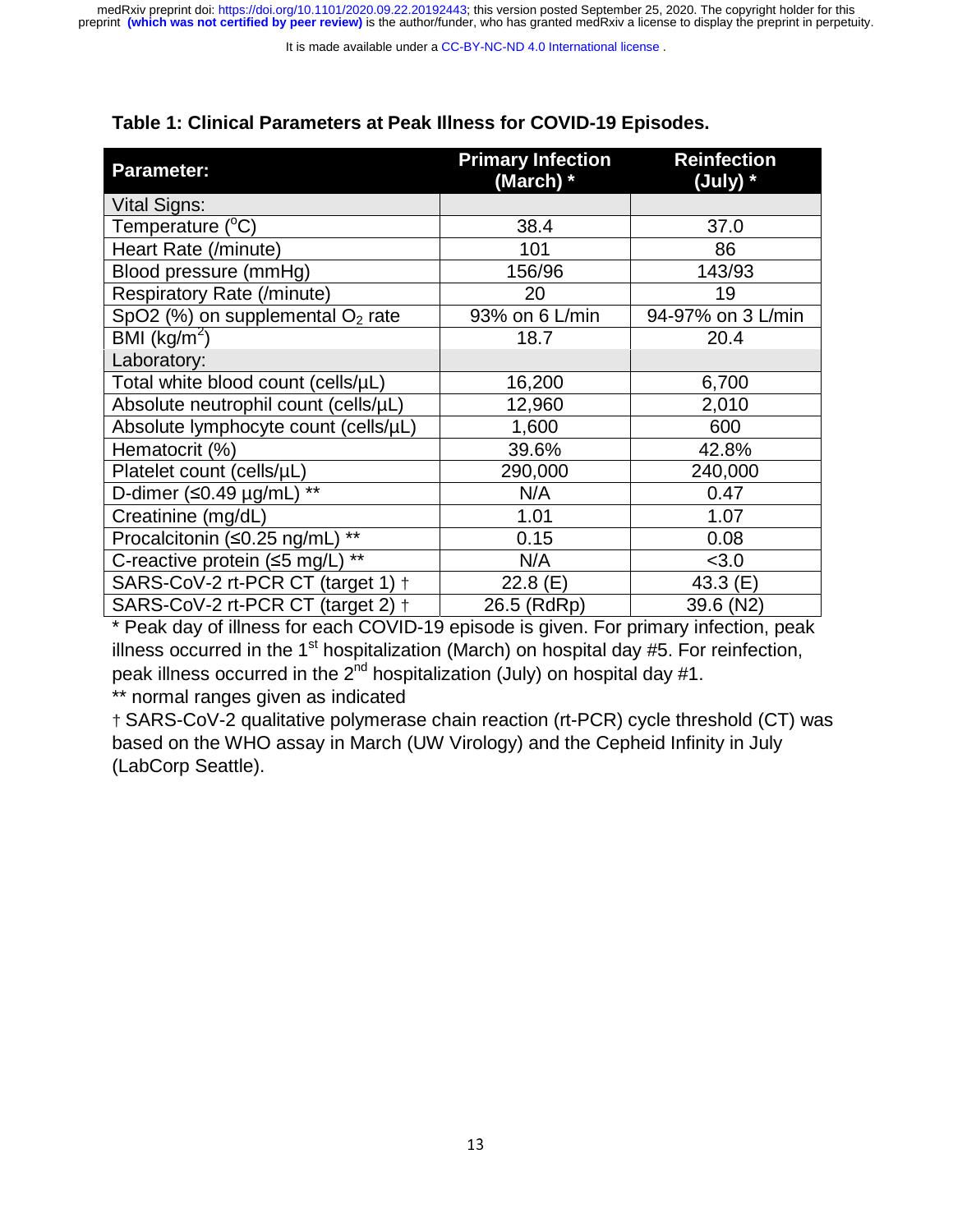It is made available under a CC-BY-NC-ND 4.0 International license.

## **Figure Legends**:

 $\frac{1}{1}$ **Figure 1: Population viral RNA shedding from patients with COVID-19.** Panel A: Distribution of shedding duration in patients who had at least 2 positive SARS-CoV-2 PCR tests. The shedding duration was calculated as the time from first positive sample to last positive sample. In the histogram (n=176), the proportion of patients is plotted as density on the y-axis and shedding duration (in days) is on the x-axis. Panel B: Time course of SARS-CoV-2 shedding in patients (n=43) who had "re-positive" pattern (repeat SARS-CoV-2 PCR positive after negative testing in patients with initially PCRconfirmed COVID-19, i.e. a positive-negative-positive pattern). In the spaghetti plot, semi-quantitative real-time PCR expressed in cycle thresholds (Ct) is plotted on the yaxis and time course in days from first positive to last positive is on the x-axis. Ct is the average result of E & N2 genes except where one target was undetectable and then Ct was set to value of single positive target. Ct range: 14.9 – 44.0. Negative (undetectable) results are set to  $Ct = 50$  for purposes of display.  $UD =$  undetectable. Red stars mark possible reinfections due to low CT value at re-positive, or long duration since last positive PCR, respectively.

**Figure 2: Phylogram of SARS-CoV-2 Isolates in Washington State.** Phylogeny of SARS-CoV-2 in Washington State, including contextual sequences, and the pairs of reported reinfection cases from Hong Kong and Nevada. Sequences are colored by clade, as designated by NextClade as follows: 19A: royal blue, 19B: teal, 20A: green, 20B: yellow and 20C: orange. The pair of reinfection cases from InCoV139 (red) are the sample in clade 19B on March 6 from the initial infection and the sample in Clade 20A on July 29 from the reinfection. The initial Hong Kong sample was in Clade 19A and the reinfection sample in 20A; both Nevada samples were in Clade 20C. Sequences are labeled as per the GISAID nomenclature, with edits for readability and information on each sequence is provided (**Table S2**). An interactive version of this tree is included as supplemental material.

**Figure 3. Anti-SARS-CoV-2 serologies and neutralizing antibodies.** Plasma samples were analyzed by ELISA at a 1:100 dilution for the presence of IgG, IgA and IgM antibodies binding to the SARS-CoV-2 spike (Panel A), nucleocapsid (Panel B), and RBD (Panel C) antigens. Panel D shows the results of testing for antibodies that block the binding of ACE2 to RBD, carried out with a 1:10 dilution of plasma (left y-axis). Pseudovirus neutralizing antibodies were detected with *in vitro* cell culture assay with D614 (Wuhan) pseudovirus and D614G pseudovirus (right y-axis). For all panels, time on the x-axis indicates days after symptom onset during SARS-CoV-2 reinfection. Plasma pools from SARS-CoV-2 pre-pandemic healthy blood donors and from primary infection COVID-19 patients were used as negative and positive quality control (QC), respectively. The dotted line is the cutoff value for a positive result for each assay, determined as described in the Supplemental Methods. All samples were tested in duplicate wells, and mean OD values are shown. Results are shown from one of two replicate experiments carried out on different days.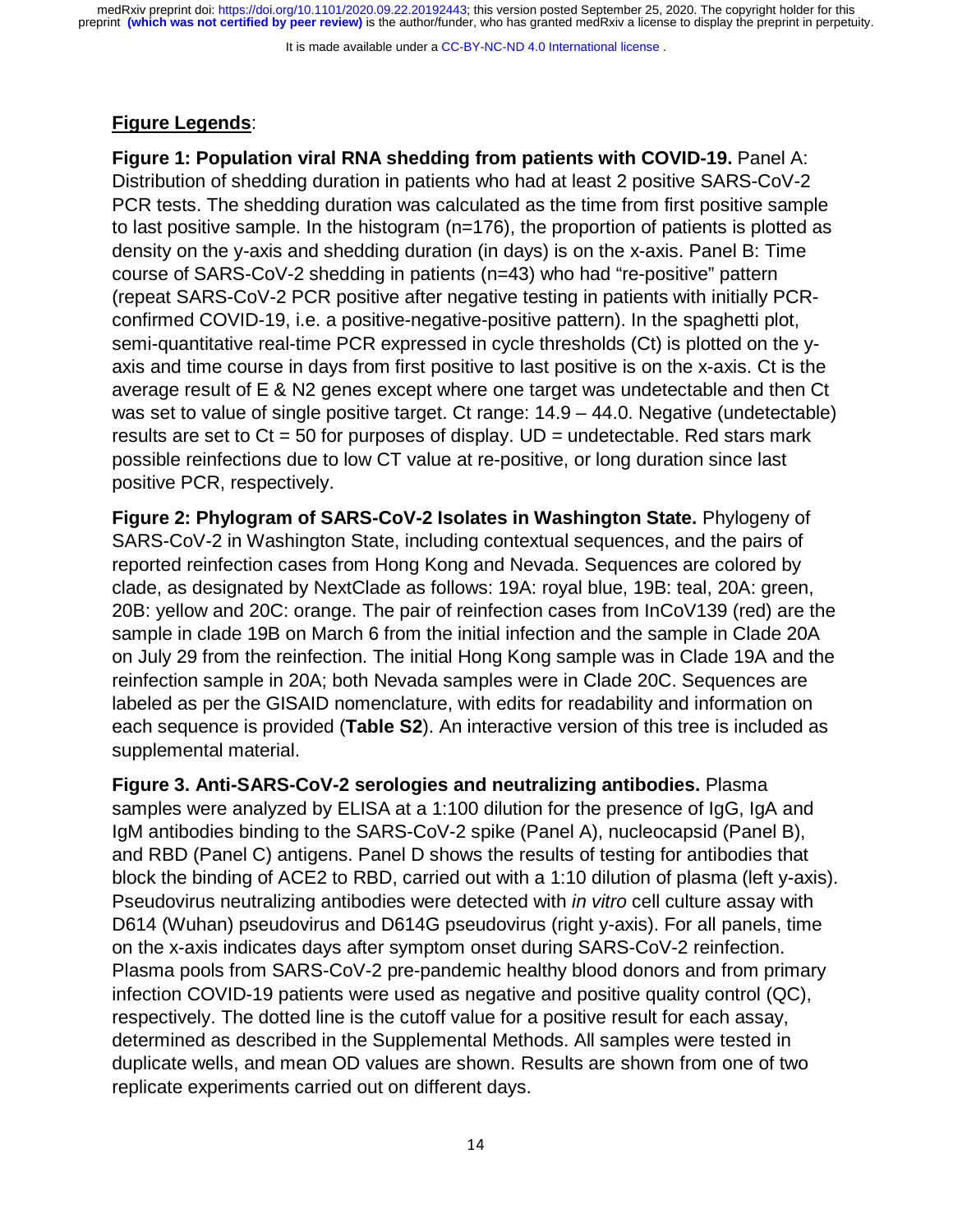It is made available under a [CC-BY-NC-ND 4.0 International license](http://creativecommons.org/licenses/by-nc-nd/4.0/) .

|<br>|<br>|<br>|} **Figure 4. B cell repertoire responses.** Panel A: Peripheral blood B cell IGH gene repertoires from peripheral blood mononuclear cell RNA. Three individuals were sampled: a representative healthy control (top row); a patient with representative primary SARS-CoV-2 infection at day 9 and 13 post-onset of symptoms (highlighted by green bar); and reinfected patient at day 14, 18 and 42 (pending) post-onset of symptoms (highlighted by pink bar). Serostatus and days post symptoms onset are given on the right y-axis. Columns indicate the class of each IGH sequence with the IGHV gene indicated on the x-axis. The left y-axis indicates CDR-H3 length in amino acids (AA). Dots indicate B cell clonal lineages. Point color indicates median IGHV somatic hypermutation frequency for each clone, and point size indicates the number of reads in the clone. Points are jittered to decrease over-plotting. Panel B: The bar plot summarizes single-B cell transcriptome data indicating the antibody isotype expressed by B cells in the reinfected patient's blood, plotted as the frequency of usage of each isotype.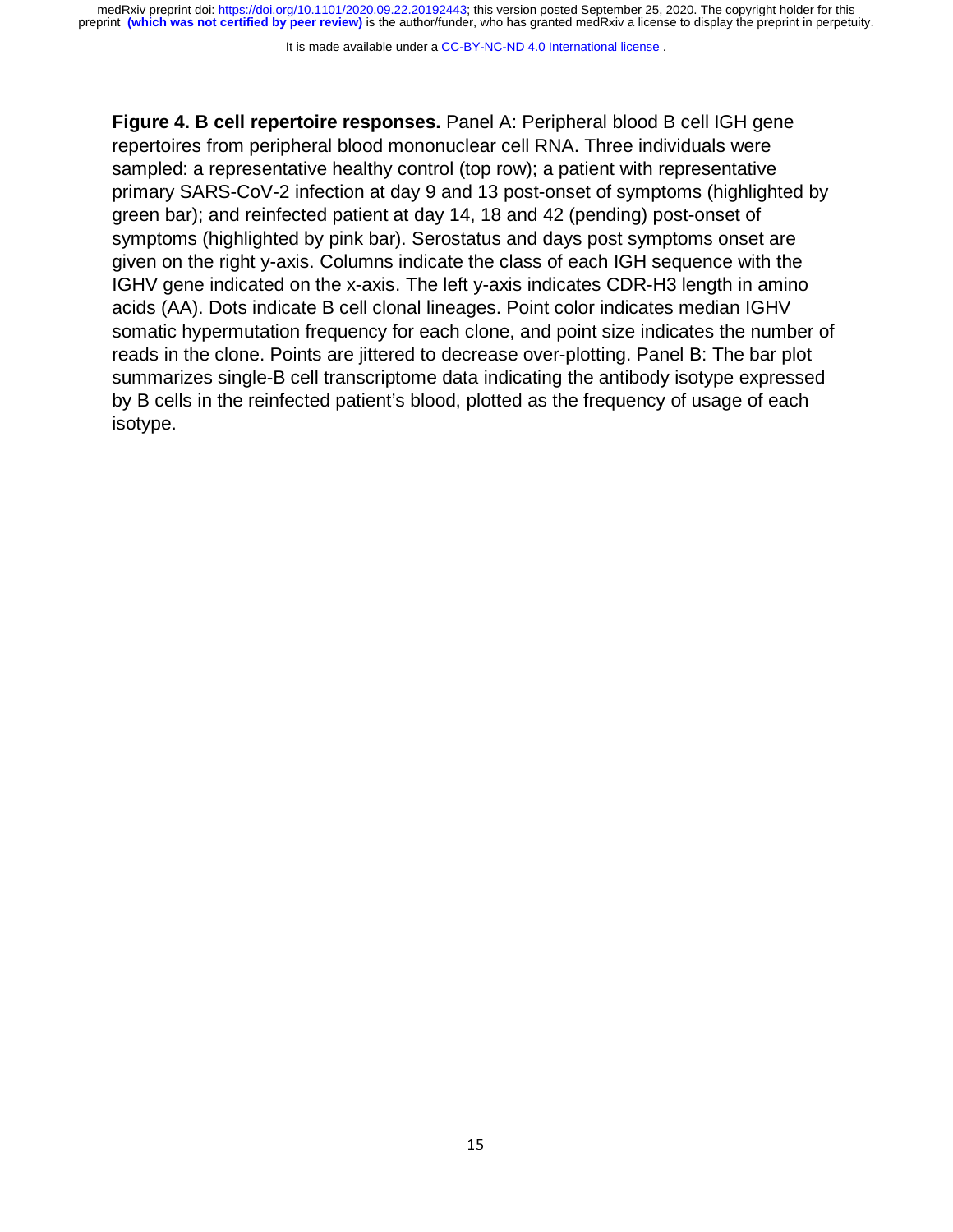It is made available under a [CC-BY-NC-ND 4.0 International license](http://creativecommons.org/licenses/by-nc-nd/4.0/) .



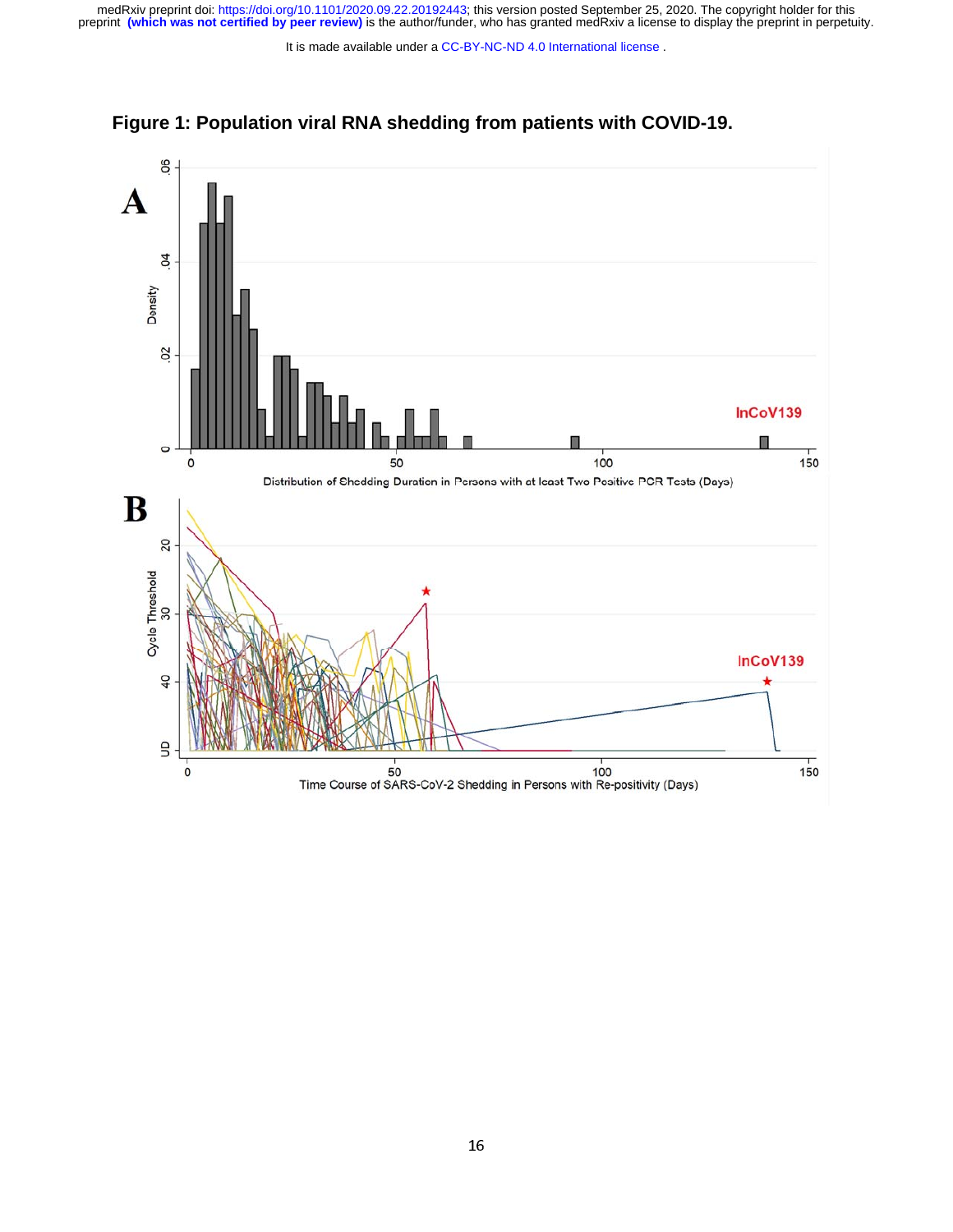It is made available under a [CC-BY-NC-ND 4.0 International license](http://creativecommons.org/licenses/by-nc-nd/4.0/) .



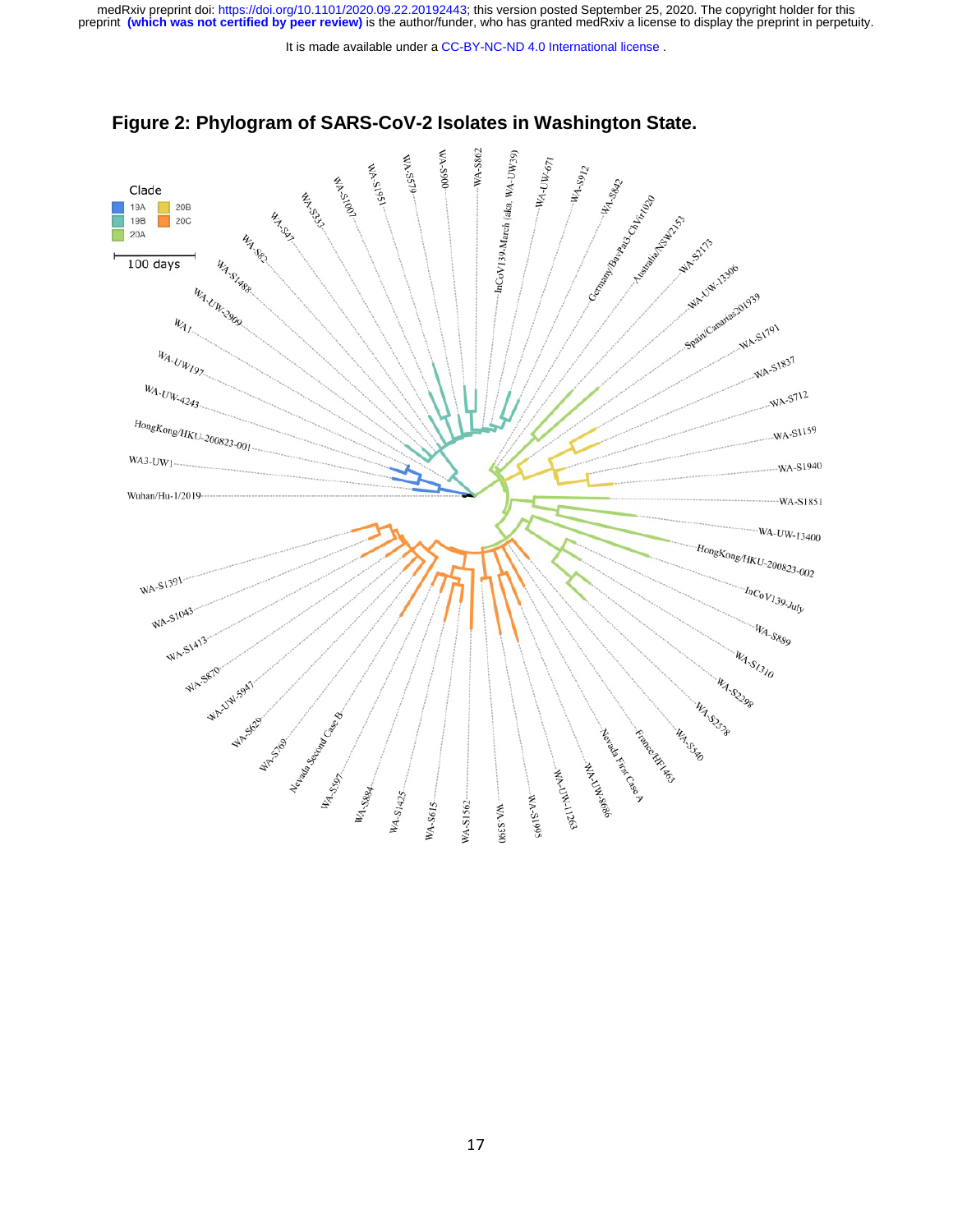

## **Figure 3: Anti-SARS-CoV-2 serologies and neutralizing antibodies.**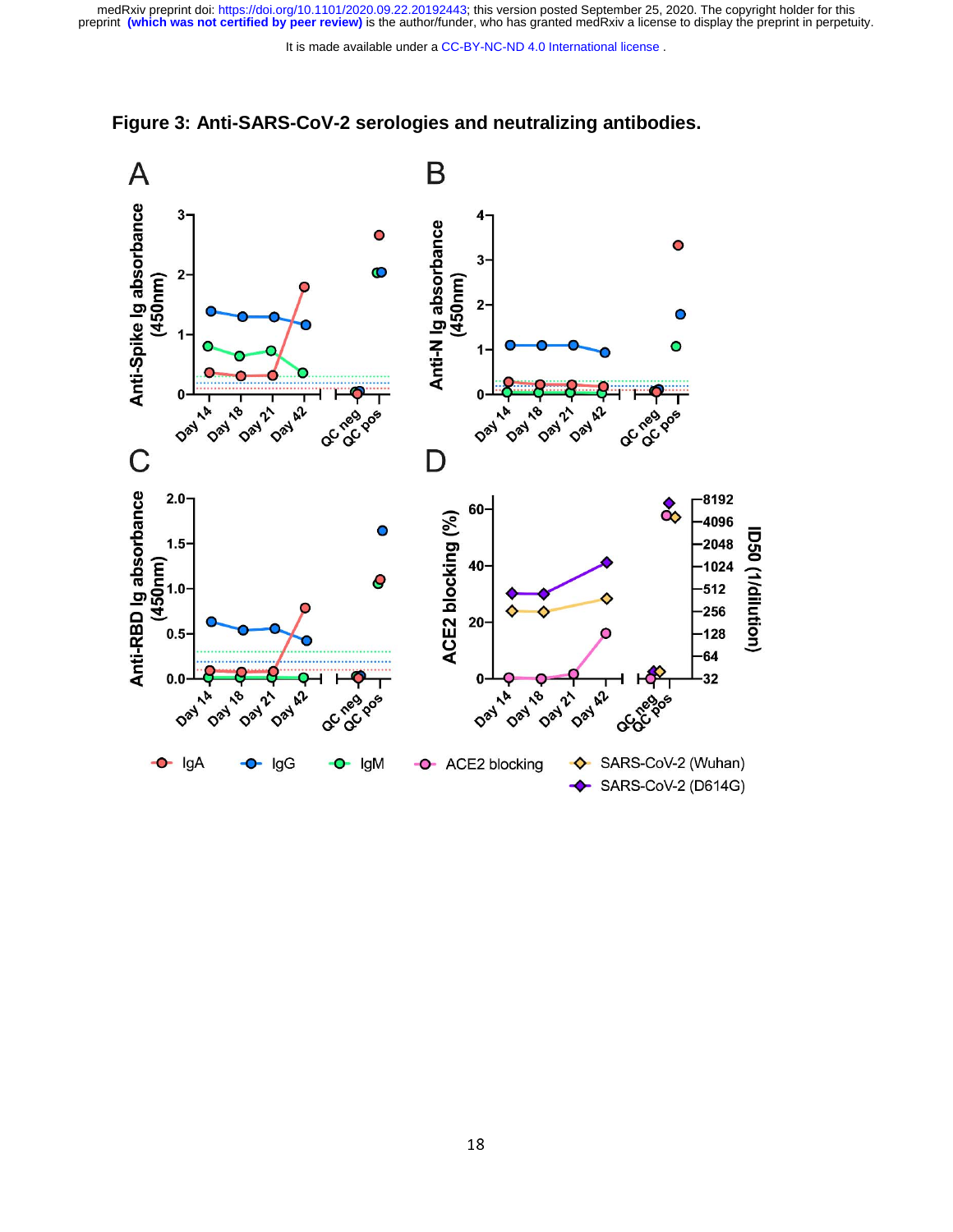It is made available under a [CC-BY-NC-ND 4.0 International license](http://creativecommons.org/licenses/by-nc-nd/4.0/) .



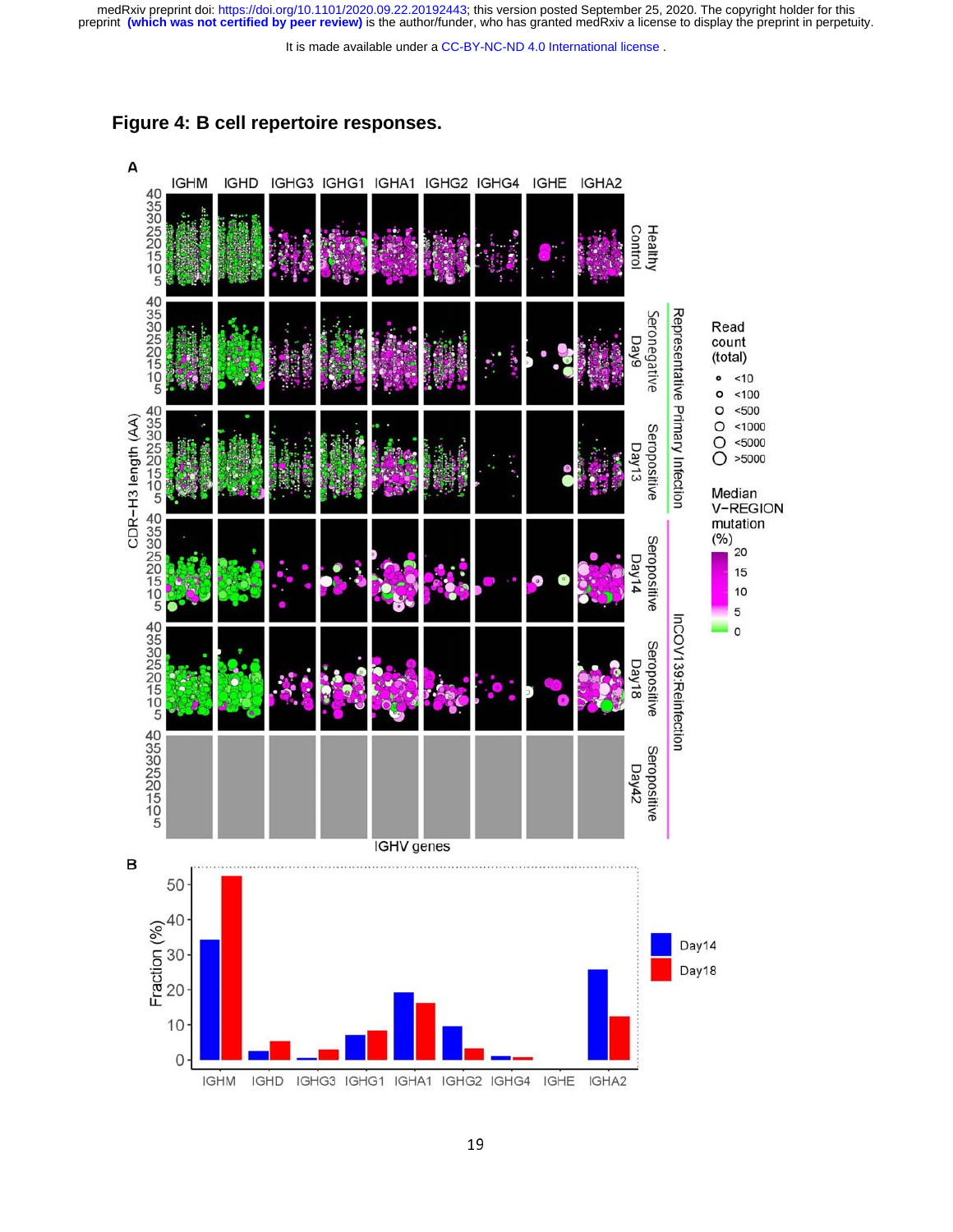It is made available under a [CC-BY-NC-ND 4.0 International license](http://creativecommons.org/licenses/by-nc-nd/4.0/) .

# **References:**

 $\frac{1}{2}$  $1$ .

1. CDC. Duration of Isolation and Precautions for Adults with COVID-19. Accessed August 26, 2020,<br>
<u>https://www.cdc.gov/coronavirus/2019-ncov/hcp/duration-isolation.html</u><br>
2. Xu K, Chen Y, Yuan J, et al. Factors Associated Attain 1992 March Milletter March 2019<br>
2. Xu K, Chen Y, Yuan J, et al. Factors Associated With Prolonged V<br>
with Coronavirus Disease 2019 (COVID-19). *Clin Infect Dis.*<br>
doi:10.1093/cid/ciaa351<br>
3. Wölfel R, Corman VM, Gu

with Coronavirus Disease 2019 (COVID-19). *Clin Infect Dis.* 07 2020;71(15):799-806.<br>doi:10.1093/cid/ciaa351<br>3. Wölfel R, Corman VM, Guggemos W, et al. Virological assessment of hospitalized patients with<br>COVID-2019. Natur with Coronavirus Disease 2019 (COVID-19). Clin Infect Dis. 07 2020;71(19):799-806.<br>doi:10.1093/cid/ciaa351<br>3. Wölfel R, Corman VM, Guggemos W, et al. Virological assessment of hospitalized patients with<br>COVID-2019. Nature. 3. Wölfel R, Corma<br>COVID-2019. *Nature*. 05 :<br>4. Arons MM, Ha<br>Transmission in a SI<br>doi:10.1056/NEJMoa200<br>5. van Kampen JJA<br>hospitalized patients w 3. Wolf-2019. Nature. 05-2020;581(7809):465-469. doi:10.1038/s41586-020-2196-x<br>3. Arons MM, Hatfield KM, Reddy SC, et al. Presymptomatic SARS-CoV-2 Infections and<br>3. Transmission in a Skilled Nursing Facility. N Engl J Med COVID-2019. Nature. 05 2020, 581 (7809): 403-469. doi:10.1038/s41580-020-2150-x<br>4. Arons MM, Hatfield KM, Reddy SC, et al. Presymptomatic SARS-C<br>Transmission in a Skilled Nursing Facility. *N Engl J Med*. 05 202<br>doi:10.105

Transmission in a Skilled Nursing Facility. N Engl J Med. 05 2020;382(22):2081-2090.<br>doi:10.1056/NEJMoa2008457<br>5. van Kampen JJA, van de Vijver DAMC, Fraaij PLA, et al. Shedding of infectious virus in<br>hospitalized patients

Transmission in a Skilled Nursing Facility. *N* Engl J Med. 05 2020,002(22):2001-2090.<br>doi:10.1056/NEJMoa2008457<br>5. van Kampen JJA, van de Vijver DAMC, Fraaij PLA, et al. Shedding of infectious virus in<br>hospitalized patien doi:10.1056/NEJMoa2008457<br>
S. van Kampen JJA, van de Vijver DAMC, Fraaij PLA, et al. Shedding of infectious virus in<br>
hospitalized patients with coronavirus disease-2019 (COVID-19): duration and key determinants.<br> *medRxiv* 1. van Kampen Ja, van Kampen Ja, van Kampen Ja, van Kampen Ja, van Kampen Ja, van Kampen Ja, van Kampen Ja, van Kampen Ja, van Kampen Ja, van Kampen Ja, van Kampen Ja, van Kampen Ja, van Kampen Ja, van Kampen Ja, van Kampe medRxiv. 2020:2020.06.08.20125310. doi:10.1101/2020.06.08.20125310<br>6. KCDC. Division of Risk assessment and International cooperation, Korean Center for Disease<br>Control. Findings from investigation and analysis of re-posit medriary. 2020.2020.00.00.20125310. doi:10.1101/2020.00.00.20125310<br>6. KCDC. Division of Risk assessment and International cooperatio<br>Control. Findings from investigation and analysis of re-positive cases<br>https://www.cdc.g Control. Findings from investigation and analysis of re-positive cases. Accessed August 26, 2020,<br>
https://www.cdc.go.kr/board/board.es?mid=a30402000000&bid=0030&act=view&list no=367267&nPa<br>
<u>ge=1</u><br>
7. Wang P. Recurrent pr https://www.cdc.go.kr/board/board.es?mid=a30402000000&bid=0030&act=view&list\_no=367267&nPa<br>ge=1<br>7. Mang P. Recurrent presence of SARS-CoV-2 RNA in a 33-year-old man. *J Med Virol.* Jul<br>2020;doi:10.1002/jmv.26334<br>8. Duggan

https://www.com/states.go.kr/board.com/states.go.kr/board.com/states.go.kr/board.go.kr/board.go.kr/board.go.kr/board.go.kr/board.go.kr/board.go.kr/board.go.kr/board.go.kr/board.go.kr/board.go.kr/board.go.kr/board.go.kr/boa <u>n<br>7.</u><br>2020;<br>8.<br>coron<br>9.<br>19 pa 2020;doi:10.1002/jmv.26334<br>
2020;doi:10.1002/jmv.26334<br>
8. Duggan NM, Ludy SM, Shannon BC, Reisner AT, Wilcox SR. A case report of possible novel<br>
coronavirus 2019 reinfection. *Am J Emerg Med.* Jul 2020;doi:10.1016/j.ajem 8. Duggan NM, Ludy SM<br>
coronavirus 2019 reinfection.<br>
9. Yuan B, Liu HQ, Yang<br>
19 patients during medical i:<br>
020-68782-w<br>
10. To KK, Hung IF, Ip<br>
coronavirus-2 strain conf

coronavirus 2019 reinfection. *Am J Emerg Med.* Jul 2020;doi:10.1016/j.ajem.2020.06.079<br>9. Vuan B, Liu HQ, Yang ZR, et al. Recurrence of positive SARS-CoV-2 viral RNA in recovered COVID-<br>19 patients during medical isolatio coronavirus 2019 reinfection: Am J Emerg Med. 3df 2020,doi:10.1010/j.ajem.2020.00.079<br>9. Vuan B, Liu HQ, Yang ZR, et al. Recurrence of positive SARS-CoV-2 viral RNA in rec<br>19 patients during medical isolation observation. 19 patients during medical isolation observation. Service, 07 2020, 10(1):11887. doi:10:1890,941398<br>
10. To KK, Hung IF, Ip JD, et al. COVID-19 re-infection by a phylogenetically distinct SARS-<br>
coronavirus-2 strain confir 10. To KH<br>coronavirus-2<br>2020;doi:10.1<br>11. Tillett<br>CoV-2. THELA<br>12. Whitr<br>assays. *medR*)

CoV-2. THELANCETID-D-20-05376. Accessed August 29, 2020, <u>https://ssrn.com/abstract=3681489</u> coronavirus-2 strain commined by whole genome sequencing. Clin infect Dis. Aug<br>2020;doi:10.1093/cid/ciaa1275<br>11. Tillett RL, Sevinsky JR, Hartley PD, et al. Genomic Evidence for a Case of Reinfection with SARS-CoV-2. THELA

13. Röltgen K, Wirz OF, Stevens BA, et al. SARS-CoV-2 Antibody Responses Correlate with Resolution 2020;doi:10.1093/cid/ciaa1275 Whitman JD, Hiatt J, Mowery CT, et al. Test performance evaluation of SARS-CoV-2 sero<br>assays. medRxiv. May 2020;doi:10.1101/2020.04.25.20074856<br>13. Röltgen K, Wirz OF, Stevens BA, et al. SARS-CoV-2 Antibody Responses Corre

14. Addetia A, Crawford KHD, Dingens A, et al. Neutralizing antibodies correlate with protection 12. White the United States of the United States assays. *medRxiv*. May 2020;doi:10.1101/2020.04.25.20074856<br>13. Röltgen K, Wirz OF, Stevens BA, et al. SARS-CoV-2 Antibody Responses Correlate with Resolution<br>16. RNAemia Bu assays. *medixiv*. May 2020, doi:10.1101/2020.04.25.20074856<br>13. Röltgen K, Wirz OF, Stevens BA, et al. SARS-CoV-2 Antik<br>of RNAemia But Are Short-Lived in Patients<br>2020;doi:10.1101/2020.08.15.20175794<br>14. Addetia A, Crawfo of RNAemia But Are Short-Lived in Patients with Mild Illness. *medRxiv*. Aug<br>2020;doi:10.1101/2020.08.15.20175794<br>14. Addetia A, Crawford KHD, Dingens A, et al. Neutralizing antibodies correlate with protection<br>from SARS-C of Riverina But Are Short-Lived in Patients with Mild Illness. *Ineuraly*. Aug<br>2020;doi:10.1101/2020.08.15.20175794<br>14. Addetia A, Crawford KHD, Dingens A, et al. Neutralizing antibodies correlate with protection<br>from SARS 14. Addetia A, Crawford KHD, Ding<br>from SARS-CoV-2 in humans during a fish<br>2020;doi:10.1128/JCM.02107-20<br>15. Joyner MJ, Senefeld JW, Klasser<br>Hospitalized Patients with COVID<br>2020;doi:10.1101/2020.08.12.20169359<br>16. Corey L,

14. The SARS-CoV-2 in humans during a fishery vessel outbreak with high attack rate. J Clin Microbiol. Augument 2020;doi:10.1128/JCM.02107-20<br>15. Joyner MJ, Senefeld JW, Klassen SA, et al. Effect of Convalescent Plasma on From SARS-Cov-2 in humans during a fishery vessel outbreak with high attack rate. J Clin Microbiol. Aug.<br>2020;doi:10.1128/JCM.02107-20<br>15. Joyner MJ, Senefeld JW, Klassen SA, et al. Effect of Convalescent Plasma on Mortali 2020;doi:10.1128/JCM.02107-20<br>
15. Joyner MJ, Senefeld JW, Klassen SA, et al. Effect of Convalescent Plasma on Mortality among<br>
Hospitalized Patients with COVID-19: Initial Three-Month Experience. *medRxiv*. Aug<br>
2020;doi: 15. Hospitalized Patients with COVID-19: Initial Three-Month Experience. *medRxiv*. Aug.<br>2020;doi:10.1101/2020.08.12.20169359<br>16. Corey L, Mascola JR, Fauci AS, Collins FS. A strategic approach to COVID-19 vaccine R&D. Sci

Hospitalized Pratients with COVID-19: Initial Three-Month Experience. *Incuraly:* Aug<br>2020;doi:10.1101/2020.08.12.20169359<br>16. Corey L, Mascola JR, Fauci AS, Collins FS. A strategic approach to COVID-19 vaccine R&D. Scienc 05 2020;368(6494):948-950. doi:10.1126/science.abc5312

16. Corey L, Mascola JR, Fauci AS, Collins FS. A strategic approach to COVID-15 vaccine R&D. Science.<br>05 2020;368(6494):948-950. doi:10.1126/science.abc5312<br>17. Holshue ML, DeBolt C, Lindquist S, et al. First Case of 2019 17. Holshue ML, DeBolt C, Lindquist S, et al. First Ca<br>States. N Engl J Med. 03 2020;382(10):929-936. doi:10.1056<br>20 17. Holshue M. Holshue M. Holshue M. Holshue M. Holshue C. Charles C. N. Engl. J. Med. 03 2020;382(10):929-936. doi:10.1056/NEJMoa2001191<br>20 States. N Engl J Med. 03 2020;382(10):929-936. doi:10.1056/NEJMoa2001191